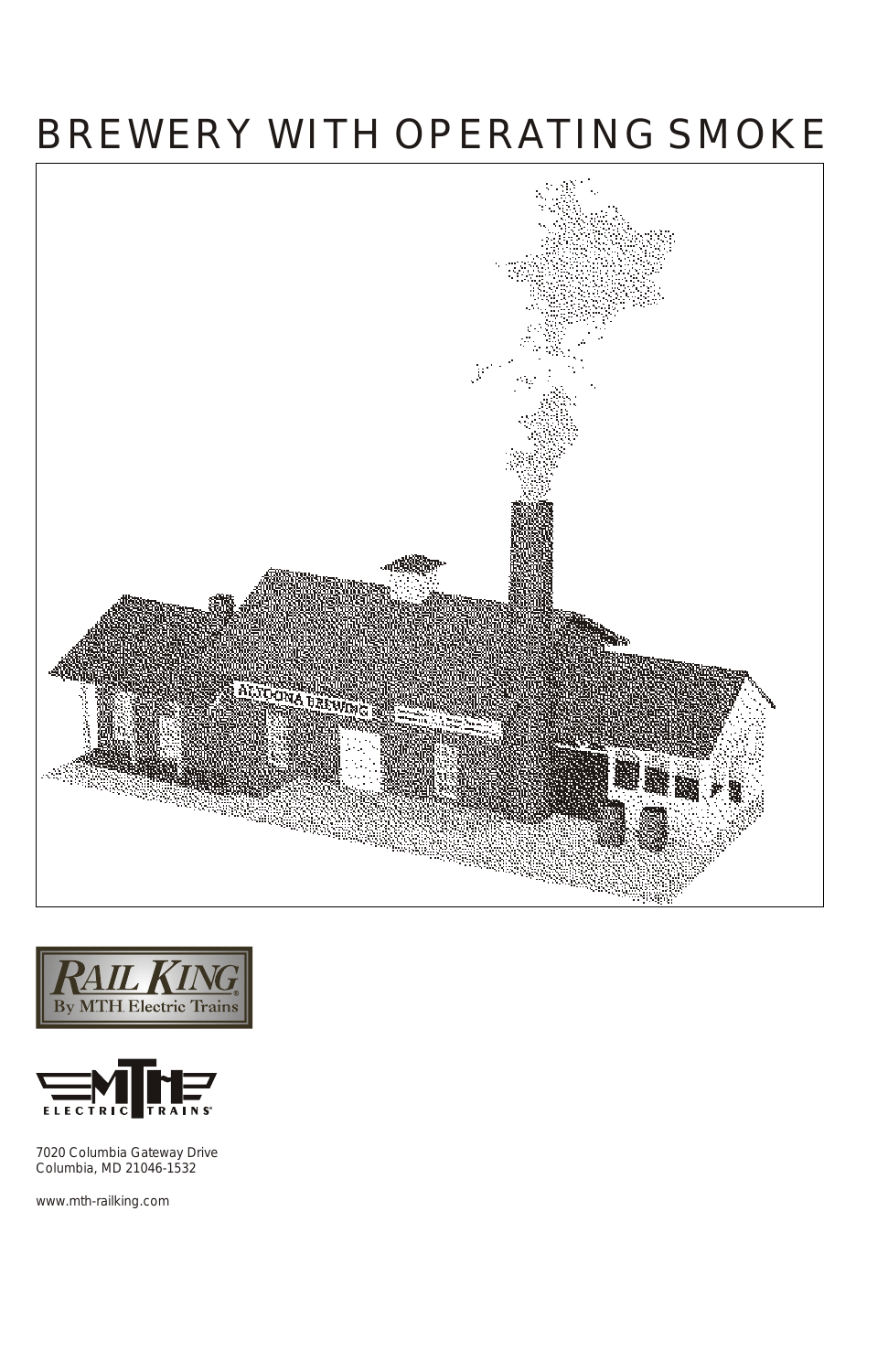## Priming the Smoke Unit

Priming the Smoke Unit: The smoke unit is essentially a small heating element and wick. The wick soaks up a mineral oil-based fluid, which is then "cooked" by the heating element to emit a harmless smoke. It is forced into the smoke stack by a small electric fan that runs at a constant speed. It is essential that you prime the smoke unit before operating. Failure to do so could result in a charred wick and damaged mechanisms.

1. To prime the unit, lift off the cupola, remove the plug,and add 15-20 drops of Protosmoke (included is a small pipette of ProtoSmoke fluid). We recommend M.T.H. ProtoSmoke, Seuthe or LGB fluids. Do not overfill the unit or the fluid may leak out and coat the interior components. Failure to add fluid to the unit may damage the smoke unit heating element and /or wicking material. THIS ACCESSORY CANNOT RUN WITHOUT FLUID IN THE SMOKE UNIT.



Lift cupola off. The contract of the Remove plug.





Add smoke fluid. Replace plug.

2. When storing the brewery for long periods of time, you should add at least 15 drops of fluid to prevent the wick from drying out. After removing it from storage, add another 25 drops of fluid, letting the wick soak for 15 minutes prior to operation.

Failure to keep enough oil on the wick while operating the brewery can cause the wick to become black, hard, and un-absorbent around the heating element.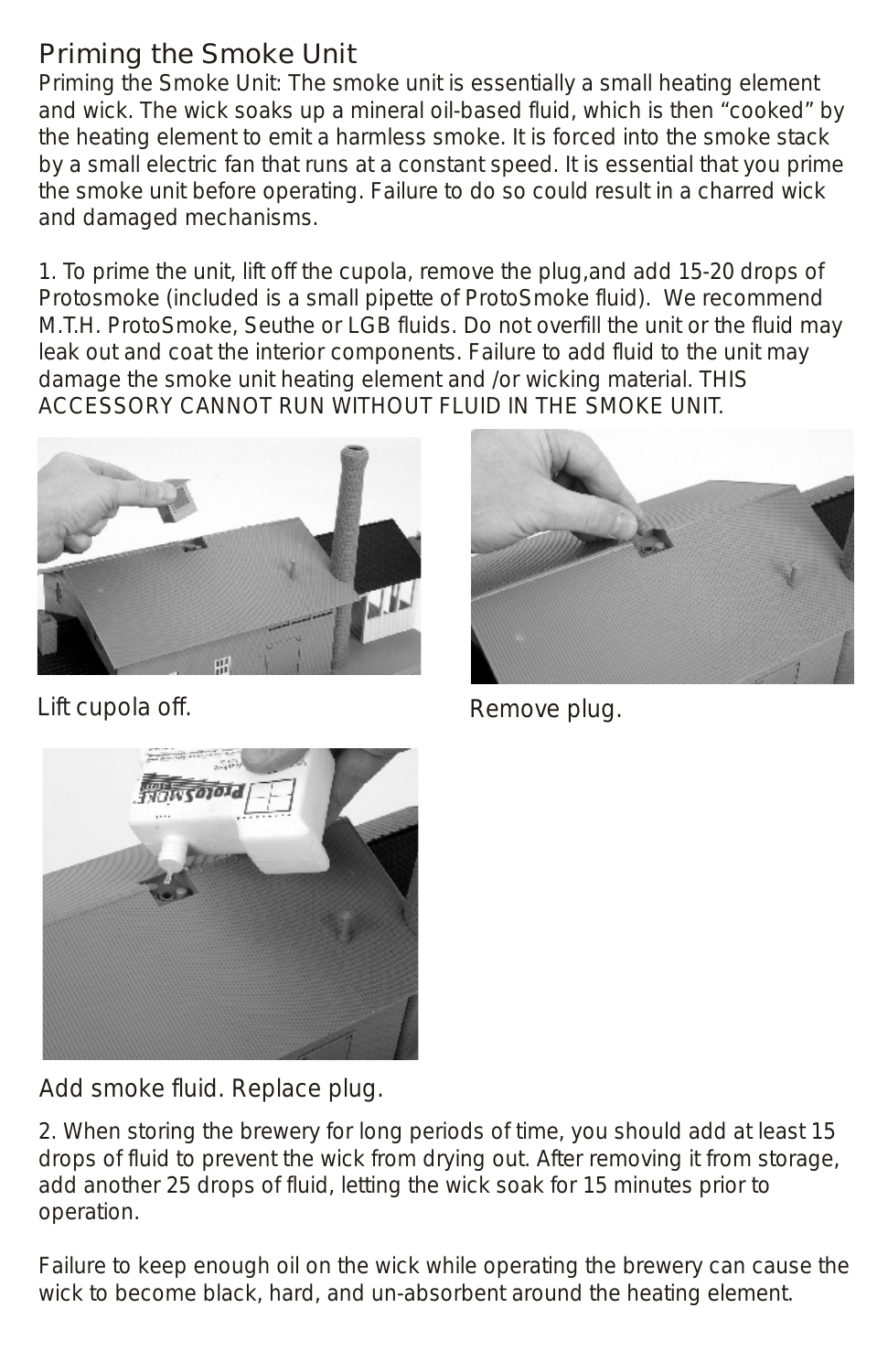#### Wiring

Four wires are included with this building (2 Red & 2 Black). Strip Z-wire cable harness insulation to reveal 1/4" of bare wire and follow the steps below. (See Figure 1 for Terminal Clip location).

- 1) Connect a Red wire from the transformer AC hot to the smoke unit terminal clip labeled AC.
- 2) Connect a Black wire from the transformer ground to the smoke unit terminal clip labeled ACG.
- 3) Connect a Red wire from the transformer AC hot to the Light terminal clip labeled AC.
- 4) Connect a Black wire from the transformer ground to the Light terminal clip labeled ACG.

*The brewery operates on variable voltage so the more voltage you apply the more smoke will be generated. We recommend operating on 10-14v.*

Inspecting the Smoke Unit

- 1. Remove 4 screws from bracket and lower the smoke unit (figure 1).
- 2. Remove the 2 screws to disconnect tube from the housing (figure 2).
- 3. Turn smoke unit over.
- 4. Remove the 4 screws from the top of the smoke unit to reveal the wick (figure 3).
- 5. Inspect the wick. If the wick is darkly discolored and hard, it should be replaced.